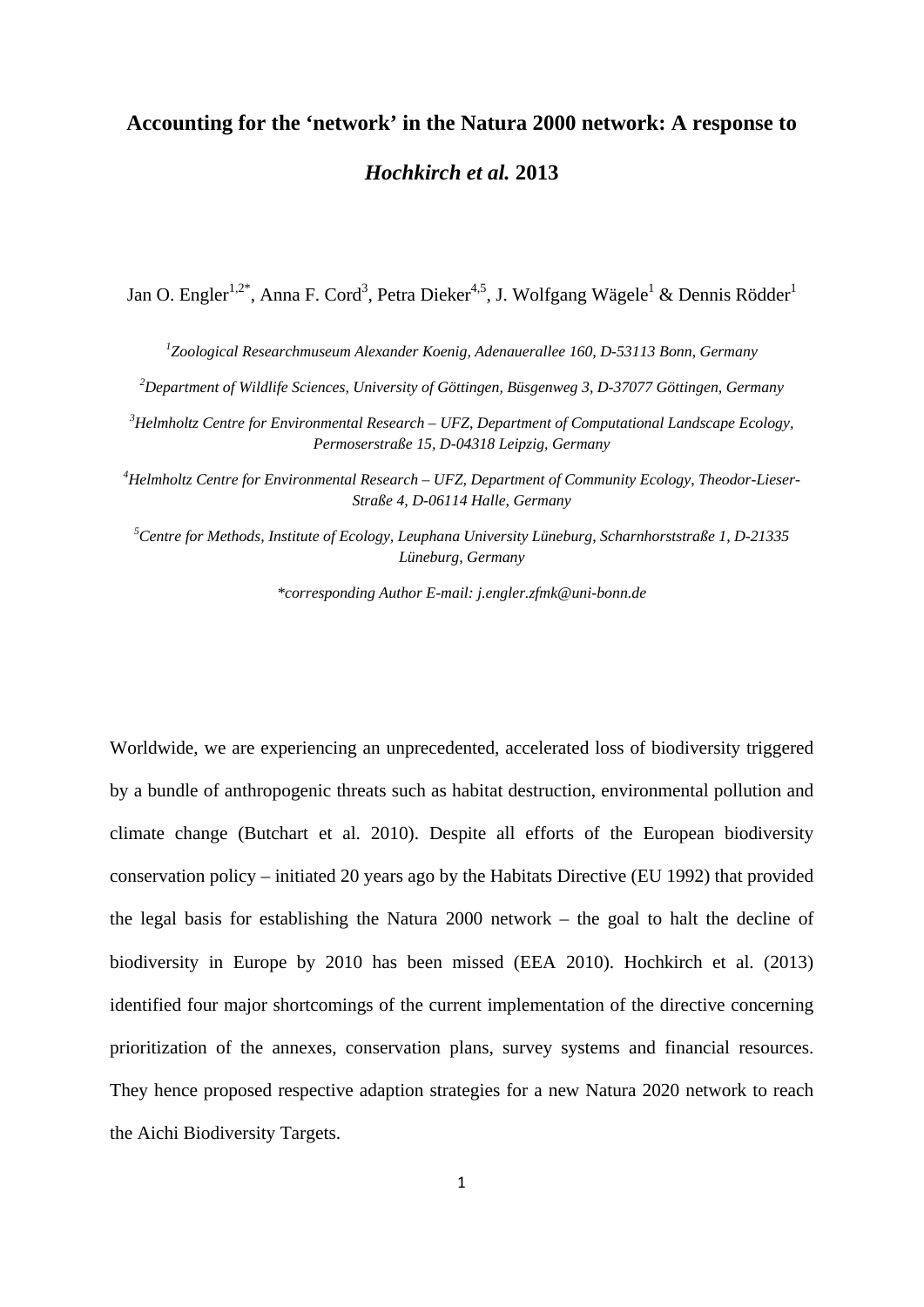Despite the significance of these four aspects, Hochkirch et al. (2013) did not account for the intended 'network' character of the Natura 2000 sites, an aspect of highest relevance. Per definition, a network requires connective elements (i.e. corridors) between its nodes. From an ecological perspective, the Natura 2000 network must guarantee that the species of concern are able to exchange between habitat patches (above all for maintaining/fostering gene flow; e.g. Storfer et al. 2007). Several studies have shown that reserves fail to protect the species they were designed for due to their isolated character in an anthropogenically degraded landscape matrix (e.g. Seiferling et al. 2012), even though they are well managed (Filz et al. 2013). In turn, habitat connectivity greatly enhances the movement of species within fragmented landscapes (Gilbert-Norton et al. 2010). Both Habitats (Art. 10) and Birds Directive (Art. 3) explicitly mention the importance of elements providing functional connectivity ('ecological coherence') outside the designated Special Areas of Conservation (SACs) for species of Community interest. However, since the member states are responsible for the designation of SACs, their selection often represents a consensus of various political, economic and ecological considerations. This weakness is well acknowledged in a guidance document from the Institute for European Environmental Policy (Kettunen et al. 2007). The authors formulated a framework for assessing, planning and implementing ecological connectivity measures in a way that is legally binding and standardized across borders. Additionally, they presented measures increasing habitat connectivity and future research needed on this topic. Besides the strategies proposed by Hochkirch et al. (2013), there is hence an urgent need to investigate the inter-reserve connectivity in the Natura 2000 network as a whole and specifically for the priority species for which SACs have been designated. Recent software developments and the increasing availability of high-resolution environmental data in combination with extensive fieldwork will help to meet these research requirements. Finally, the results derived from such research must be implemented into a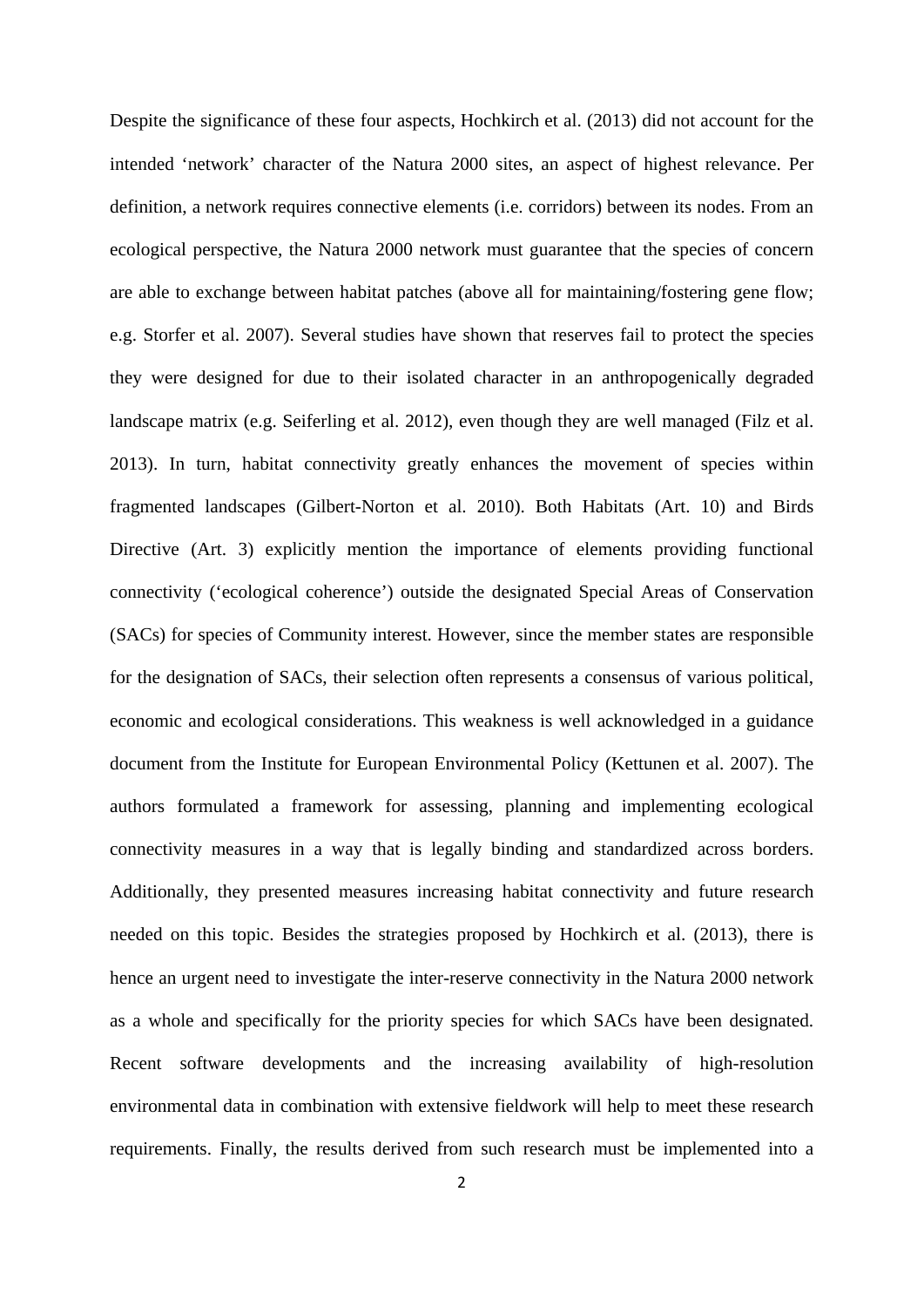binding EU-legislation as well as a standardized planning policy across national borders to reach scientific consensus on corridor design, which often lacked in the past (Bennett et al. 2006). This might ultimately ensure an ecological coherence between SACs, which is the prerequisite, over any other strategies, ensuring a Natura 2020 network being worth its name.

## *References*

- Bennett, A.F., Crooks, K.R., Sanjayan, M. (2006). The future of connectivity conservation. In: *Connectivity conservation* (ed. Crooks, K.R., Sanjayan, M.). Cambridge University Press, Cambridge, pp. 676-694.
- Butchart, S.H.M., Walpole, M., Collen, B., van Strien, A., Scharlemann, J.P.W., Almond, R.E.A., Baillie, J.E.M., Bomhard, B., Brown, C., Bruno, J., Carpenter, K.E., Carr, G.M., Chanson, J., Chenery, A. M., Csirke, J., Davidson, N.C., Dentener, F., Foster, M., Galli, A., Galloway, J.N., Genovesi, P., Gregory, R.D., Hockings, M., Kapos, V., Lamarque, J.-F., Leverington, F., Loh, J., McGeoch, M.A., McRae, L., Minasyan, A., Morcillo, M.H., Oldfield, T.E.E., Pauly, D., Quader, S., Revenga, C., Sauer, J.R., Skolnik, B., Spear, D., Stanwell-Smith, D., Stuart, S.N., Symes, A., Tierney, M., Tyrrell, T.D., Vié, J.-C., & Watson, R. (2010). Global biodiversity: Indicators of recent declines. *Science*, **328**, 1164–1168.
- EEA. (2010). EEA Technical Report 12/2010, EU 2010 Biodiversity Baseline. http://www.eea.europa.eu/publications/eu-2010-biodiversity-baseline/. (visited Feb. 5, 2013)
- EU. (1992). Council directive 92/43/EEC of 21 May 1992 on the conservation of natural habitats and of wild fauna and flora. *Official J.*, **L206** (July), 7-50.
- Filz, K.J., Engler, J.O., Stoffels, J., Weitzel, M. & Schmitt, T. (2013). Missing the target? A critical view on butterfly conservation efforts on calcareous grasslands in south-western Germany. *Bidivers. Conserv.*, DOI 10.1007/s10531-012-0413-0.
- Gilbert-Norton, L., Wilson, R., Stevens, J.R. & Beard, K.H. (2010). A meta-analytic review of corridor effectiveness. *Conserv. Biol.*, **24**, 660-668.
- Hochkirch, A., Schmitt, T., Beninde, J., Hiery, M., Kinitz, T., Kirschey, J., Matenaar, D., Rohde, K., Stoefen, A., Wagner, N., Zink, A., Lötters, S., Veith, M. & Proelss, A. (2013). Europe needs a new vision for a Natura 2020 network. *Conserv. Lett.*, DOI: 10.1111/conl.12006.